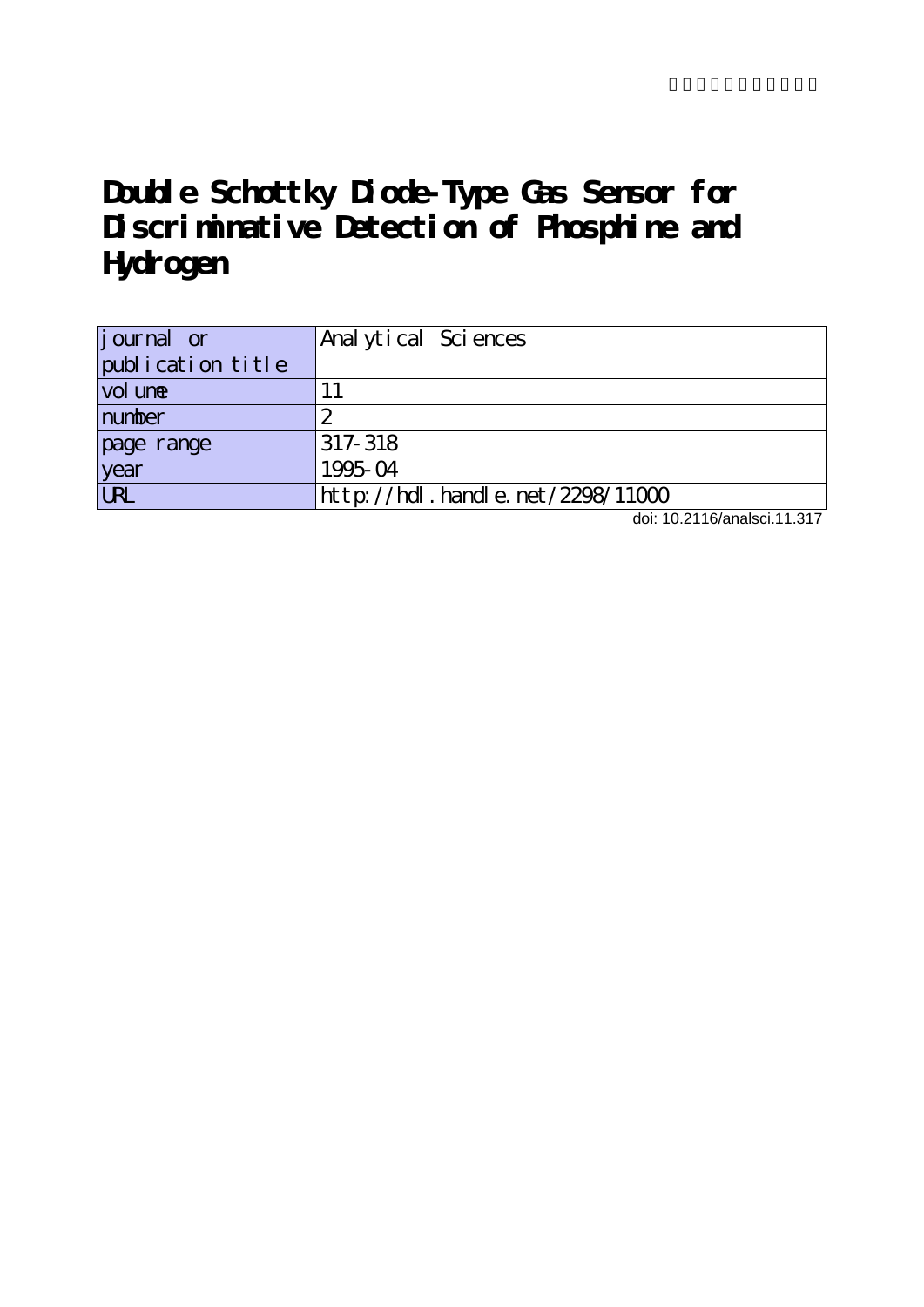## Double Schottky Diode-Type Gas Sensor for Discriminative Detection of Phosphine and Hydrogen

Kei Toda\*, Tetsuo Shimizu\*\* and Isao Sanemasa\*

Department of Chemistry, Faculty of Science, Kumamoto University, Kurokami, Kumamoto 860, Japan

\*\* Research and Development Department, STEC Inc., Tsukiyama Kuze, Minami, Kyoto 601, Japan

Keywords Schottky diode type gas sensor, phosphine, hydrogen, gold, palladium, titanium oxide

In semiconductor industries, such dry processes as chemical vapor deposition, diffusion and dry etching are becoming more important than wet processes to improve the quality of products. In this trend, a number of hazardous (flammable, explosive, toxic or corrosive) gases are used in large quantities. Hydrogen, which is used as a carrier or diluent, has a danger of explosion due to an electrostatic spark when its atmospheric con centration reaches  $4\%$ (v/v) or higher. Phosphine, often used to dope phosphorus atoms and to prepare insulator films (e.g., phosphosilicate glass), is very toxic with a threshold level value (TLV) of 0.3 ppm  $(v/v)$ . Accordingly, a relatively large leak of hydrogen and an extremely slight leak of phosphine must be detected simultaneously and discriminated between each other in semiconductor industries.

Sintered semiconductor gas sensors using ferrite oxide, tin oxide or a ferrite-based mixed oxide are not sensitive enough to detect phosphine in its  $TLV<sup>1</sup>$  On the other hand, Schottky diode-type gas sensors are rather sen sitive to various reductive gases.<sup>2-6</sup> Some characteristics of such sensors separately composed of a gold or a palladium film were reported in a preceding paper.<sup>6</sup>

In this work, an attempt was made to obtain a single semiconductor to hold both Au and Pd films in parallel on it in the hope of detecting hydrogen and phosphine. We propose here a new sensor structure called a "double Schottky diode-type gas sensor", which is available for wider applications.

### Experimental

The sensor was integrated on a silicon chip of 0.4X7X7 mm, as shown in Fig. 1. The sensor was constructed in two parts: one is the gas sensitive area and the other a temperature-control area. The former consists of two noble metal films (Au and Pd) deposited on titanium oxide. The latter is made up of a nickelchrome heater and a nickel thermo-sensor having a



Fig. 1 Structure of the sensor chip. (a) Au film, (b) Pd film, (c) titanium oxide, (d) Ti, (e) common electrode, (f) heater, (g) thermo-sensor, (h) silicon oxide, (i) silicon substrate.

positive thermal coefficient.

The heater, thermo-sensor and bonding pads were prepared by means of RF sputtering and photolitho graphy on a silicon substrate, as described elsewhere.<sup>6</sup> On the substrate, a Ti film was deposited and its surface was oxidized at 500°C for 70 min in an oxygen stream. Au and Pd thin films were then deposited separately on the titanium oxide by means of evaporation.

Test gases of various concentrations were prepared by diluting standard gases with air by the help of mass flow controllers, and were allowed to flow into a chamber where the gas sensor was placed. The relative humidity of test gases was set at  $65\%$  by using a silica-gel dryer and a thermo-controlled water bubbler. The sensor responses were measured using an electric circuit. The outgoing gas was exhausted after bubbling through a KOH solution to absorb toxic gases.

**Notes**